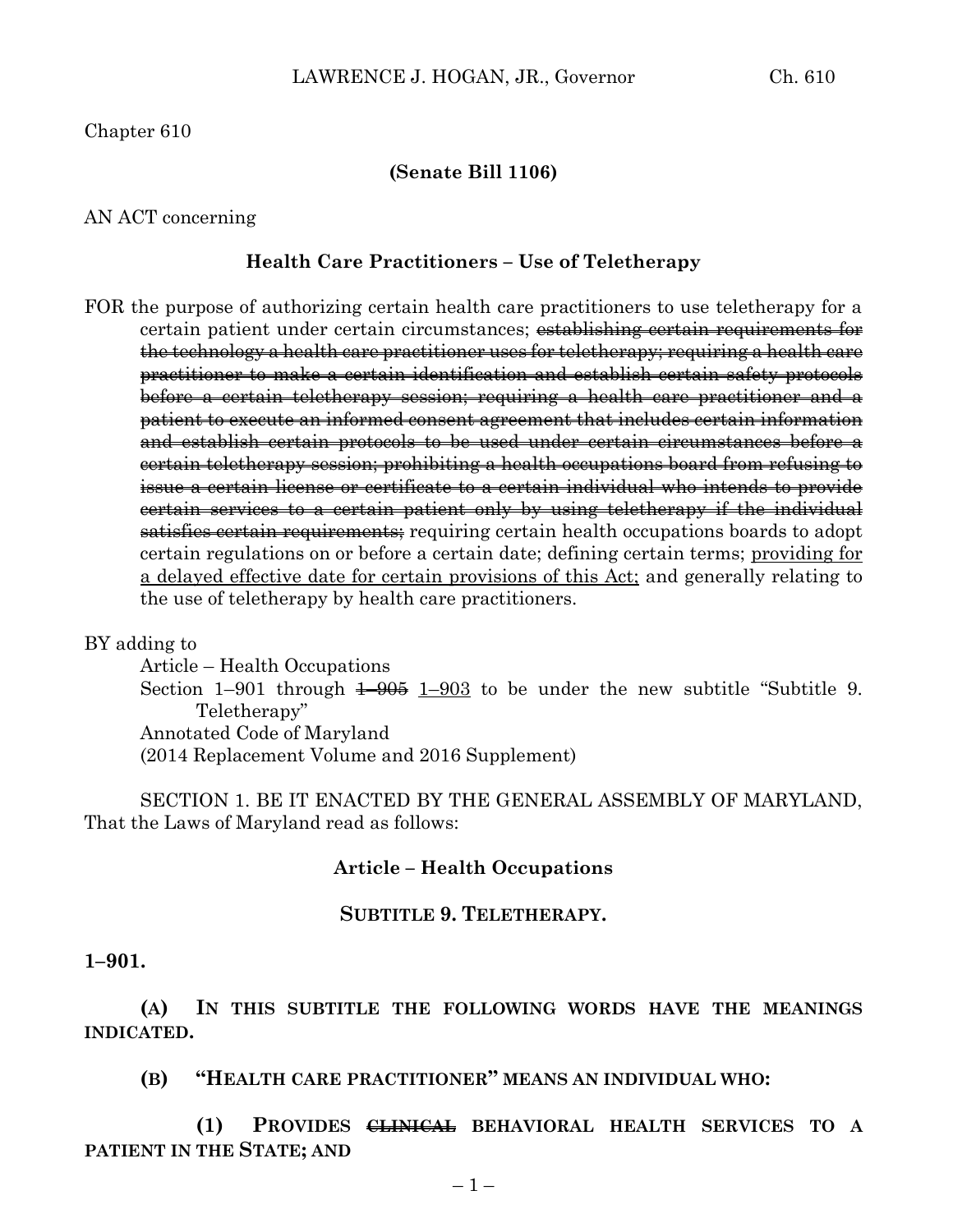- **(2) IS LICENSED IN THE STATE BY:**
	- **(I) THE STATE BOARD OF NURSING;**
	- **(II) THE STATE BOARD OF PHYSICIANS;**
	- **(III) THE STATE BOARD OF PROFESSIONAL COUNSELORS AND**

**THERAPISTS;**

- **(IV) THE STATE BOARD OF EXAMINERS OF PSYCHOLOGISTS; OR**
- **(V) THE STATE BOARD OF SOCIAL WORK EXAMINERS.**

**(C) (1) "TELETHERAPY" MEANS TELEMEDICINE, AS DEFINED IN § 15–139 OF THE INSURANCE ARTICLE, USED TO DELIVER BEHAVIORAL HEALTH SERVICES. THE USE OF INTERACTIVE AUDIO, VIDEO, OR OTHER TELECOMMUNICATIONS OR ELECTRONIC TECHNOLOGY BY A HEALTH CARE PRACTITIONER TO DELIVER TO A PATIENT CLINICAL BEHAVIORAL HEALTH SERVICES THAT ARE WITHIN THE SCOPE OF PRACTICE OF THE HEALTH CARE PRACTITIONER AT A SITE OTHER THAN THE SITE AT WHICH THE PATIENT IS LOCATED.**

**(2) "TELETHERAPY" INCLUDES THE ASSESSMENT, DIAGNOSIS, AND TREATMENT OF A PATIENT AND CONSULTATION WITH A PATIENT.**

**(3) "TELETHERAPY" DOES NOT INCLUDE:**

**(I) AN AUDIO–ONLY TELEPHONE CONVERSATION BETWEEN A HEALTH CARE PRACTITIONER AND A PATIENT;**

**(II) AN ELECTRONIC MAIL MESSAGE BETWEEN A HEALTH CARE PRACTITIONER AND A PATIENT;**

**(III) A FACSIMILE TRANSMISSION BETWEEN A HEALTH CARE PRACTITIONER AND A PATIENT; OR**

**(IV) A TEXT MESSAGE OR OTHER TYPE OF MESSAGE SENT BETWEEN A HEALTH CARE PRACTITIONER AND A PATIENT BY A SHORT MESSAGE SERVICE OR MULTIMEDIA MESSAGING SERVICE.**

**1–902.**

**A HEALTH CARE PRACTITIONER MAY USE TELETHERAPY IF:**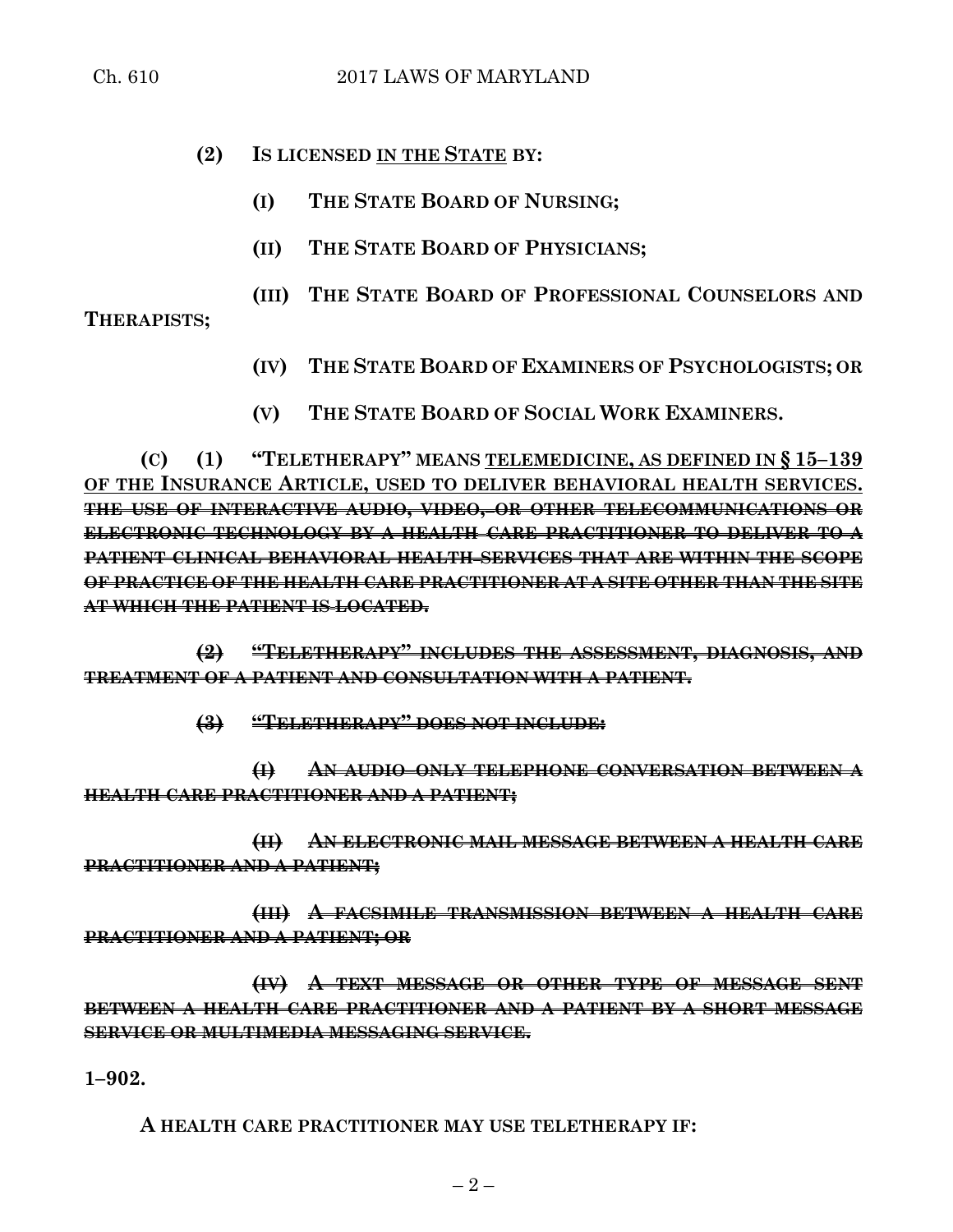LAWRENCE J. HOGAN, JR., Governor Ch. 610

**(1) THE HEALTH CARE PRACTITIONER HAS RECEIVED TRAINING IN THE TECHNOLOGY USED FOR THE TELETHERAPY; AND**

**(2) THE HEALTH CARE PRACTITIONER COMPLIES WITH THE PROVISIONS OF THIS SUBTITLE AND ANY REGULATIONS ADOPTED UNDER THIS SUBTITLE; AND**

**(2) THE HEALTH CARE PRACTITIONER:**

**(I) ESTABLISHES A PATIENT–PRACTITIONER RELATIONSHIP WITH THE PATIENT FOR WHOM TELETHERAPY IS BEING USED;**

**(II) PROVIDES FOR THE PRIVACY OF COMMUNICATIONS MADE THROUGH TELETHERAPY; AND**

**(III) ADDRESSES, TO THE EXTENT PRACTICABLE, THE NEED TO MAINTAIN THE SAFETY AND WELL–BEING OF PATIENTS FOR WHOM TELETHERAPY IS BEING USED.**

### **1–903.**

**(A) THE TECHNOLOGY A HEALTH CARE PRACTITIONER USES FOR TELETHERAPY SHALL:**

**(1) BE COMPLIANT WITH THE FEDERAL HEALTH INSURANCE PORTABILITY AND ACCOUNTABILITY ACT;**

**(2) HAVE A SECURE AND PRIVATE CONNECTION; AND**

**(3) INCLUDE REAL–TIME TWO–WAY AUDIO AND VIDEO COMMUNICATIONS.**

**(B) BEFORE THE FIRST TELETHERAPY SESSION BETWEEN A HEALTH CARE PRACTITIONER AND A PATIENT:**

**(1) THE HEALTH CARE PRACTITIONER SHALL MAKE A POSITIVE IDENTIFICATION OF THE PATIENT THROUGH:**

**(I) IF POSSIBLE, AN INITIAL FACE–TO–FACE MEETING; OR**

**(II) THE USE OF GOVERNMENT–ISSUED PHOTOGRAPHIC IDENTIFICATION;**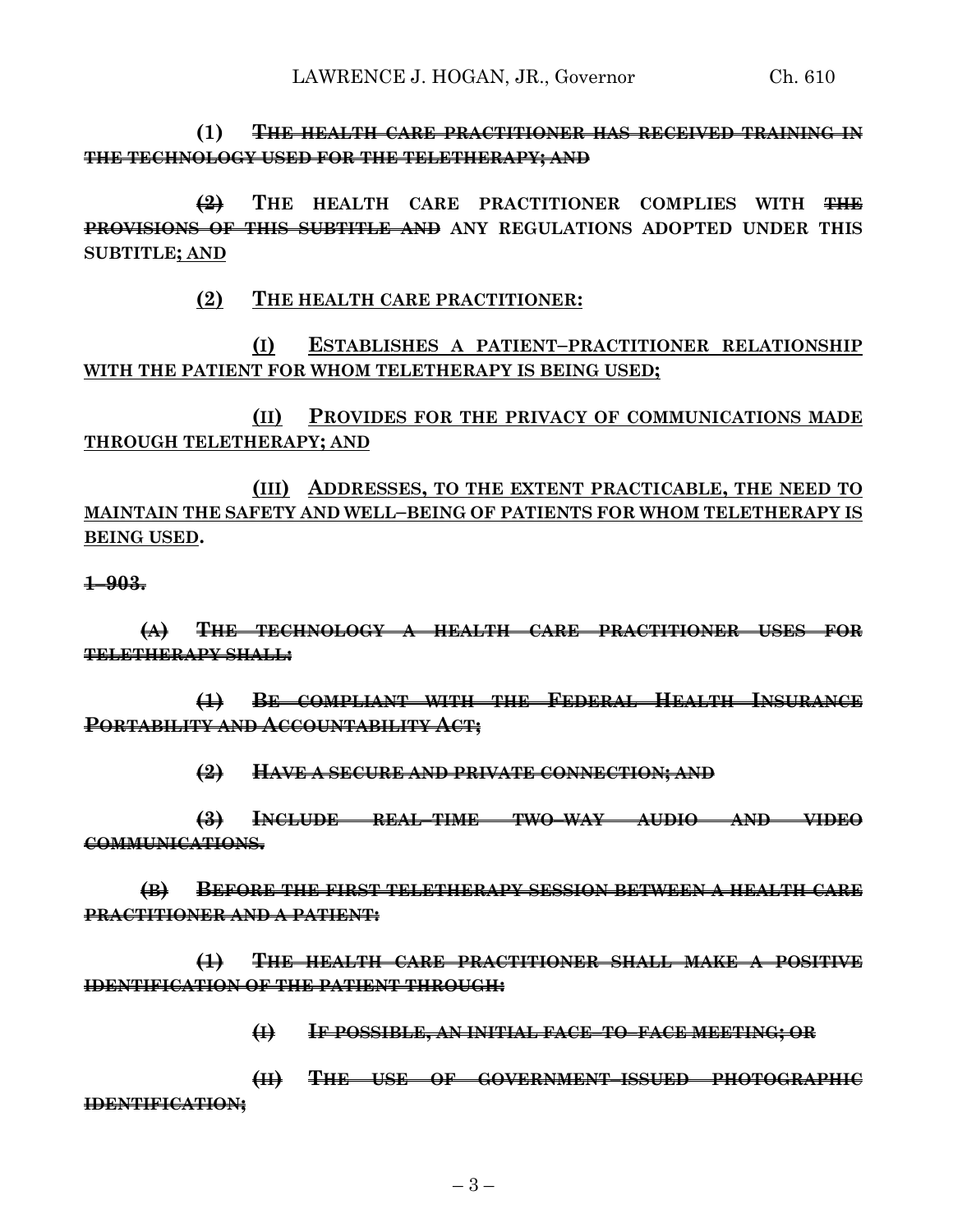**(2) THE HEALTH CARE PRACTITIONER SHALL ESTABLISH SAFETY PROTOCOLS TO BE USED IN THE CASE OF AN EMERGENCY OR A CRISIS, INCLUDING THE LOCAL TELEPHONE NUMBERS AND CONTACTS AT THE PATIENT'S LOCATION FOR:**

**(I) POLICE OR EMERGENCY MEDICAL SERVICES;**

**(II) THE LOCAL HOSPITAL, EMERGENCY ROOM, OR CRISIS INTERVENTION TEAM; AND**

**(III) APPROPRIATE BEHAVIORAL HEALTH EMERGENCY SERVICES;**

**(3) THE HEALTH CARE PRACTITIONER AND THE PATIENT SHALL EXECUTE AN INFORMED CONSENT AGREEMENT THAT INCLUDES:**

**(I) REQUIREMENTS FOR PRIVACY SUCH THAT ONLY THE HEALTH CARE PRACTITIONER AND THE PATIENT CAN PARTICIPATE IN OR BE PRESENT DURING A TELETHERAPY SESSION UNLESS OTHERWISE AGREED TO BY THE HEALTH CARE PRACTITIONER AND THE PATIENT;**

**(II) ACTIONS TO BE TAKEN IF THE TECHNOLOGY USED FOR THE TELETHERAPY SESSION IS DISCONNECTED OR OTHER TECHNICAL DIFFICULTIES OCCUR;**

**(III) EMERGENCY PROTOCOLS; AND**

**(IV) THE NAME AND TELEPHONE NUMBER OF AN EMERGENCY CONTACT AS PROVIDED BY THE PATIENT; AND**

**(4) THE HEALTH CARE PRACTITIONER AND THE PATIENT SHALL ESTABLISH PROTOCOLS TO BE USED IF:**

- **(I) PRIVACY IS COMPROMISED;**
- **(II) THE CONDITIONS OF A TELETHERAPY SESSION BECOME**

**UNSAFE; OR**

**(III) A TELETHERAPY SESSION IS BASED ON COERCION, FORCE, OR UNAUTHORIZED THIRD–PARTY INVOLVEMENT.**

**1–904.**